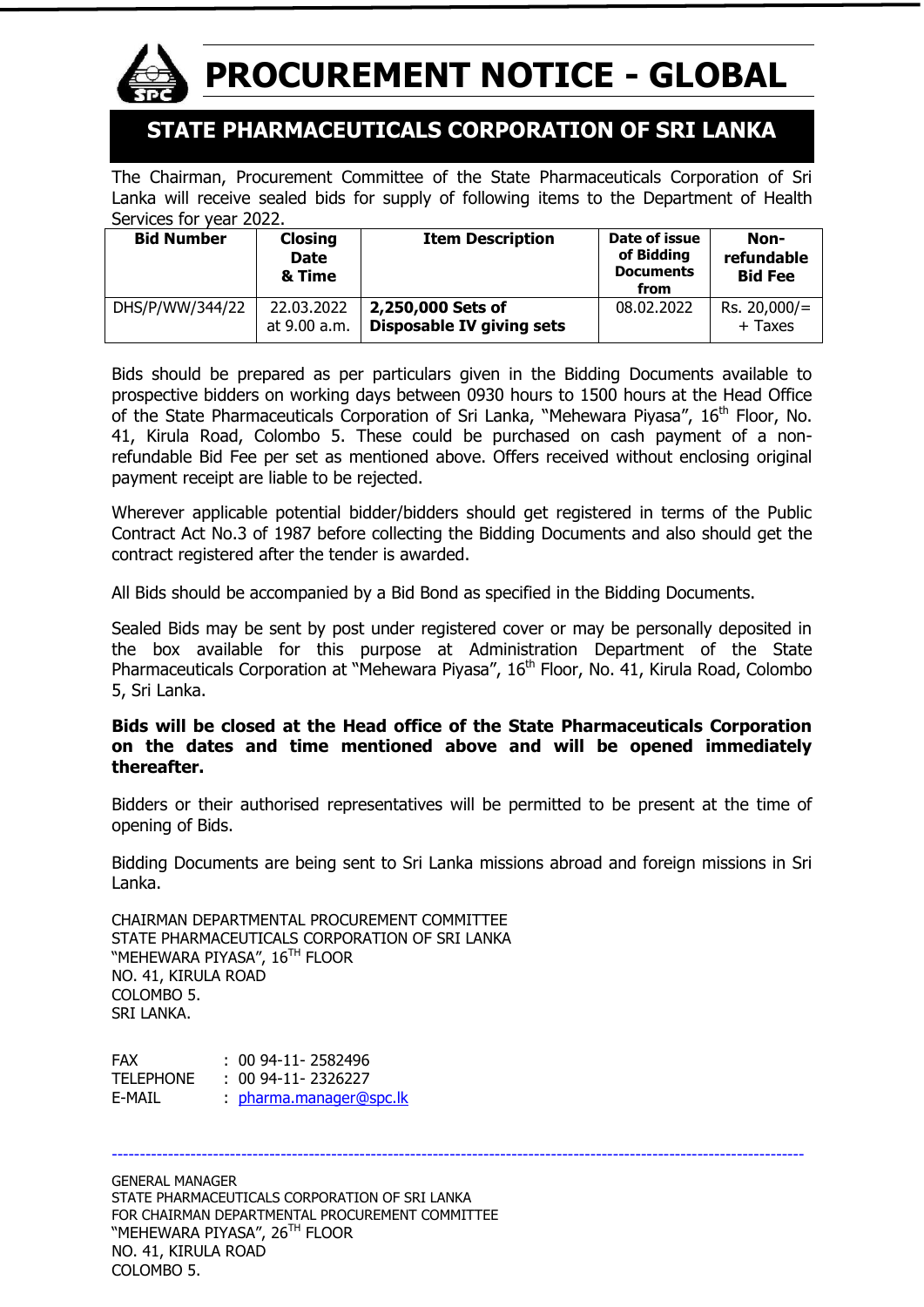#### **TENDER NO. : DHS/P/WW/344/22 DATE OF ISSUE TH FEBRUARY 2022 CLOSING DATE & TIME : 22ND MARCH 2022 AT 09.00 HOURS SRI LANKA TIME**

#### **ORDER LIST NO. : 2022/SPC/N/R/P/00042**

| <u>SR No.</u> | <b>Item Description/ Specification</b>                                                                                                                                                                                                                                                                                                                                        | <b>Quantity</b>          | <b>Delivery</b>                                   |
|---------------|-------------------------------------------------------------------------------------------------------------------------------------------------------------------------------------------------------------------------------------------------------------------------------------------------------------------------------------------------------------------------------|--------------------------|---------------------------------------------------|
| 00404901      | <b>Disposable IV giving sets</b><br>Disposable Intravenous solution giving sets for single<br>use<br>Standard sets should conform to international standard<br>ISO-8536-4 and one or more of the following standards<br>1. British standard BS 53095: 1982<br>2. German standard DIN 58362 part 1<br>3. Australian standard 2385: 1980<br>4. Malaysian standard MS 1099: 1987 | 2,250,000<br><b>Sets</b> | 2,250,000<br><b>Sets</b><br>$-31$ October<br>2022 |
|               | Specification of components of sets:<br>a) All components of solution sets should comply<br>biological tests, transfusion and infusion<br>assembles of USP<br>b) The item should conform to the attached<br>specification                                                                                                                                                     |                          |                                                   |
|               | Marks:<br>1. Name of the manufacturer, Item description,<br>batch No., Name and address of manufacturer,<br>Date of expiry and State Mark should be<br>stencilled on individual (inner) pack.                                                                                                                                                                                 |                          |                                                   |
|               | 2. In addition to marks specified under 1, MSD order No.<br>and SPC Indent No. should be stencilled on the outer<br>pack.                                                                                                                                                                                                                                                     |                          |                                                   |
|               | Packing:<br>One set                                                                                                                                                                                                                                                                                                                                                           |                          |                                                   |

**Representative Tender samples to be submitted for the evaluation.**

**The amount of Bid Bond: LKR 1,056,150.00 or USD 5,229.00.**

**Bid Bond should be submitted with valid up to 18.10.2022 together with the bid**

**Bid should be valid till 18.09.2022.**

**Non refundable Bid Fee Rs. 20,000.00 + Taxes** should be paid in cash to SPC for each set of Tender Documents.

**Bid Evaluation Summary sheets should be submitted with the Bid (Please refer SPC website for more details)**

#### **CONDITIONS OF SUPPLY**

### **(a) Part A**

- 1. The consignments supplied in respect of an order concerned, shall exactly match with the reference sample submitted and the product information (item descriptions, shelf life/warranty where applicable, manufacturer's name, country of manufacture, country of origin, etc.) provided in the bid document by the supplier, which has been accepted by the procurement committee, and included in the Indent / Purchase Order (PO), issued by SPC.
- 2. All items shall be supplied, sourcing from the manufacturer and country of manufacturer, stated in the Purchase Order (PO)/Indent of SPC and wherever applicable shall have a valid product registration or waiver of registration from NMRA.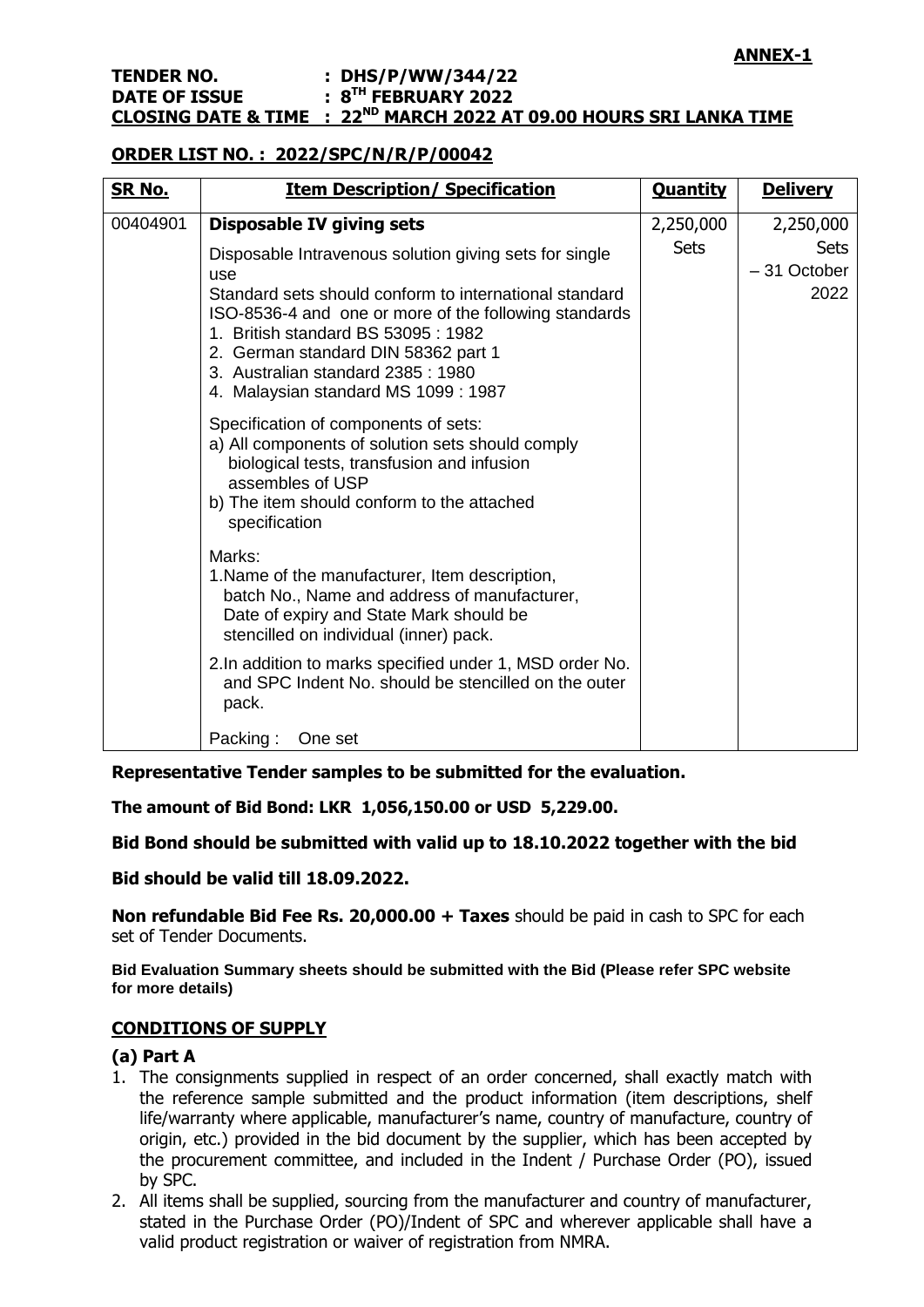3. Maintaining the validity of the product registration during the period of supply (delivery schedule), obtaining waiver of registration &/ import license / manufacture licensing at NMRA, is a pre-requisite for the supply of surgical, pharmaceutical and relevant laboratory items. Hence all suppliers shall produce relevant valid registration certificates/licenses, when requested by MSD/SPC.

When the validity of the product/manufacturing licenses and registrations of NMRA (eg; manufacturing license, product registration and GMP certificates), of local manufacturers / local suppliers, lapses during the year or during the period of supply (delivery schedule), it shall be extended / renewed by the supplier. A certified copies of afore mentioned valid certificates shall be submitted to MSD by the supplier when deliveries are made.

- 4. The number of batches per consignment shall be minimal. Batch quantity shall be an equal multiple of the quantity of the consignment and the proportionate size of the batch quantity shall be not less than 15% of the quantity in the consignment.
- 5. If MSD decides to accept a part or full consignment, with deviations from certain tender conditions (eg: with regard to labeling/packaging etc.) due to an urgency, that shall be done subject to, either rectifying the defect within 05 working days by the supplier, or recovering the

 total cost [a] of rectifying the defect by MSD (via a duly contracted third party providing such

 services), from the supplier with a 25% surcharge on the labeling cost. (total charge = [a]+[a]x0.25) or 2% of the invoiced value, whichever is the highest.

All possible tender deviations such as Packing, labeling, delivery schedule, storage status, payment mode & conditions, etc., shall be communicated and agreed upon before accepting the tender award by the supplier. Noncompliance of same shall be considered as tender violations, to apply penalty (as clause No. 36).

6. The specifications of the product offered in the bid, by the supplier shall match with the tender specifications for the item and any form of alternate offers for the same will not be entertained, when there are product/s offered in compliance with the tender specification.

### **Shelf life & Warrantees.**

- 7. Freshly manufactured stocks of the product shall be supplied; thereby the residual Shelf Life (shelf life remaining at the time of delivery of goods at the MSD stores/ Sri Lanka) of the product, shall be 85% of the product shelf life specified in the Indent/PO or as certified in the product registration certificate or indicated in any other way by NMRA.
	- (a) When the shelf life is not specified in the indent/PO/item spec; the requested shelf life shall be considered as, 36 months for consumable surgical items (shelf life is not applicable for surgical non-consumables) and 24 months for pharma. / laboratory items.

The difference of the residual and requested product shelf life shall not exceed  $1/6<sup>th</sup>$ (one sixth) of the original product shelf life.

(b) In the violation of the above tender condition, SPC/MSD reserves the right to accept a reduced quantity, that is usable (as per the consumption rate) up to three months before the expiry of same and will subject to application of a penalty (as clause No. 36 ).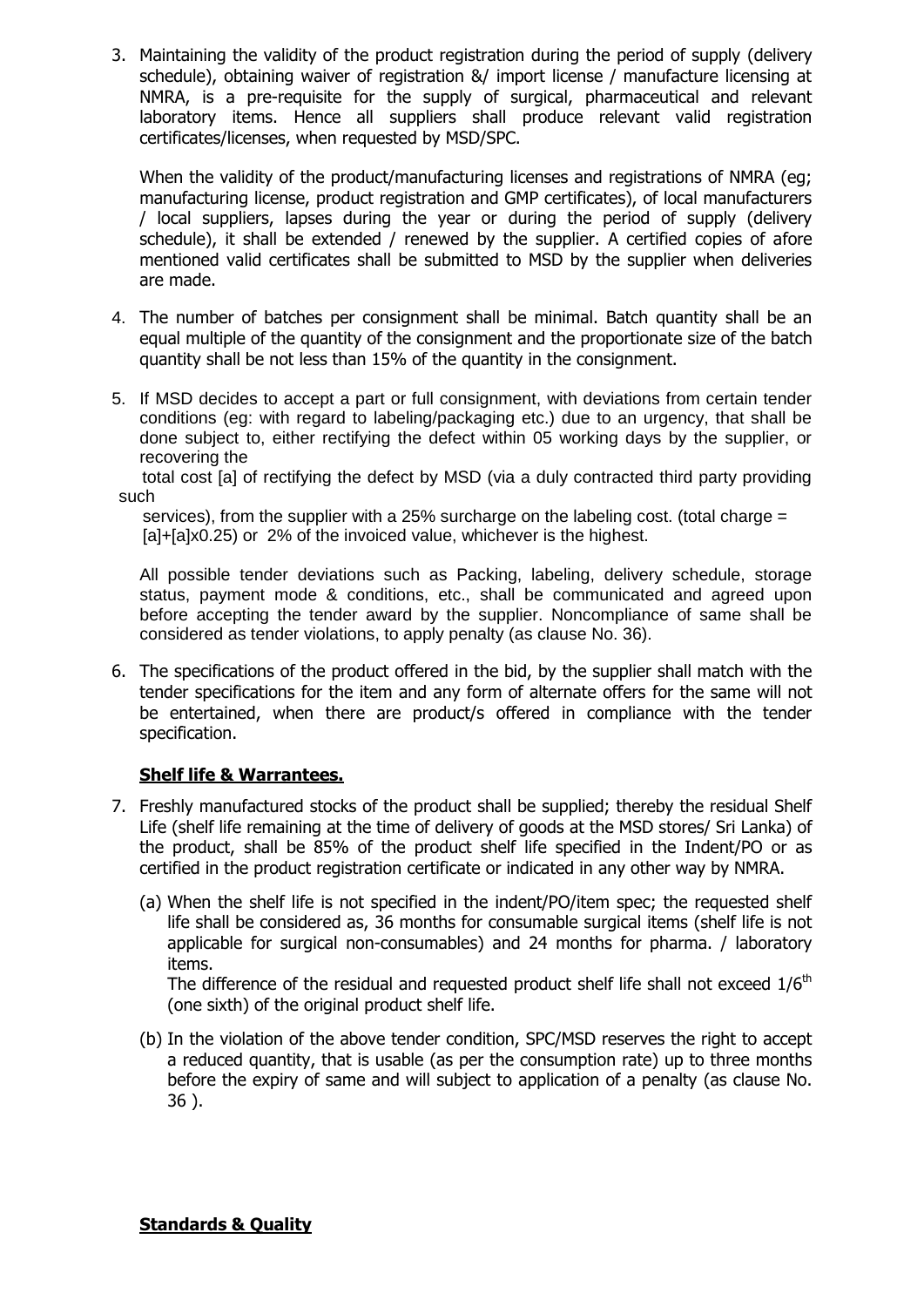- 8. Standards; In respect of all Pharmaceutical products supplied, shall comply Pharmacopoeial Standards that are indicated in the item specifications, other Pharmacopoeial Standards accepted in the product registration by the National Medicines Regulatory Authority.
- 9. As per the product registration dossier approved by NMRA, the product information leaflet (PIL) for the Pharmaceutical items and the user manual/ instruction pamphlet for surgical items, with information to users regarding the; storage conditions, maintenance, and other product compatibilities, shall be provided with the product, for acceptance of goods by MSD.

Any product deficient of or incompatible with, its sub components/ accessories, not at the specified quality standards or all its components not unitized appropriately in packaging (as a set), shall be rejected.

- 10. Withdrawal from use of items due to quality failure found as manufacturer/s fault:
	- (a). In case of batch withdrawal, value of entire batch quantity supplied shall be recovered from the supplier.
	- (b).In case of product withdrawal, value of entire product quantity supplied shall be recovered from the supplier.
	- (c). In the event of either a) or b) above, supplier shall be surcharged the total cost involved for MSD, of the quality failed supplies with 25% administrative surcharge of the same.
- 11. The storage conditions and the packing requirements of the product shall conform to the information given by the manufacturer and accepted by NMRA for the product registration or shall conform to the information submitted for waiver of registration granted by NMRA in exceptional circumstances.(refer clause No.23)

If the offered product, deviate from NMRA registered product features, supplier must provide with the bid, a declaration to certify the NMRA accepted product details such as; storage conditions, pack details/contents/sizes and standard batch quantity/size of the product.

12. Immediately after delivery at MSD, the consignments shall be subjected to testing appropriately drawn, one random batch sample (Post-delivery sample) of the consignment at a government/semi-government/accredited laboratory. (to be selectively applied for Surgical & Lab items, depending on availability of testing methodology & facilities).

If the sample is found to be substandard, random batch samples will be tested from all the batches/lots in the consignment, and entire expenses on such tests, like value of samples, transport, sampling & testing charges, etc, will be recovered from the supplier.

13. Consignments supplied to MSD violating the storage conditions indicated on product labels and/or product information leaflet (as accepted for product registration at NMRA), shall be considered as quality affected consignments and quality assurance of such consignments shall be carried out by post-delivery testing at government / semi government laboratory in Sri Lanka or at an accredited laboratory (foreign/local). All the expenses on such an event, including storage cost shall be borne by the supplier. If found to be quality affected the consignment will be treated as quality failed (as clause No.10).

### **Pack size, Labeling & Packaging**

14. Offers for pack sizes at a lower level(smaller quantity per pack) than the pack size specified in the item description/specification and MSD order List, are also acceptable, but higher level (larger quantity per pack) pack sizes will not be entertained unless otherwise offered with the original bid and accepted by the procurement committee, with the concurrence of MSD.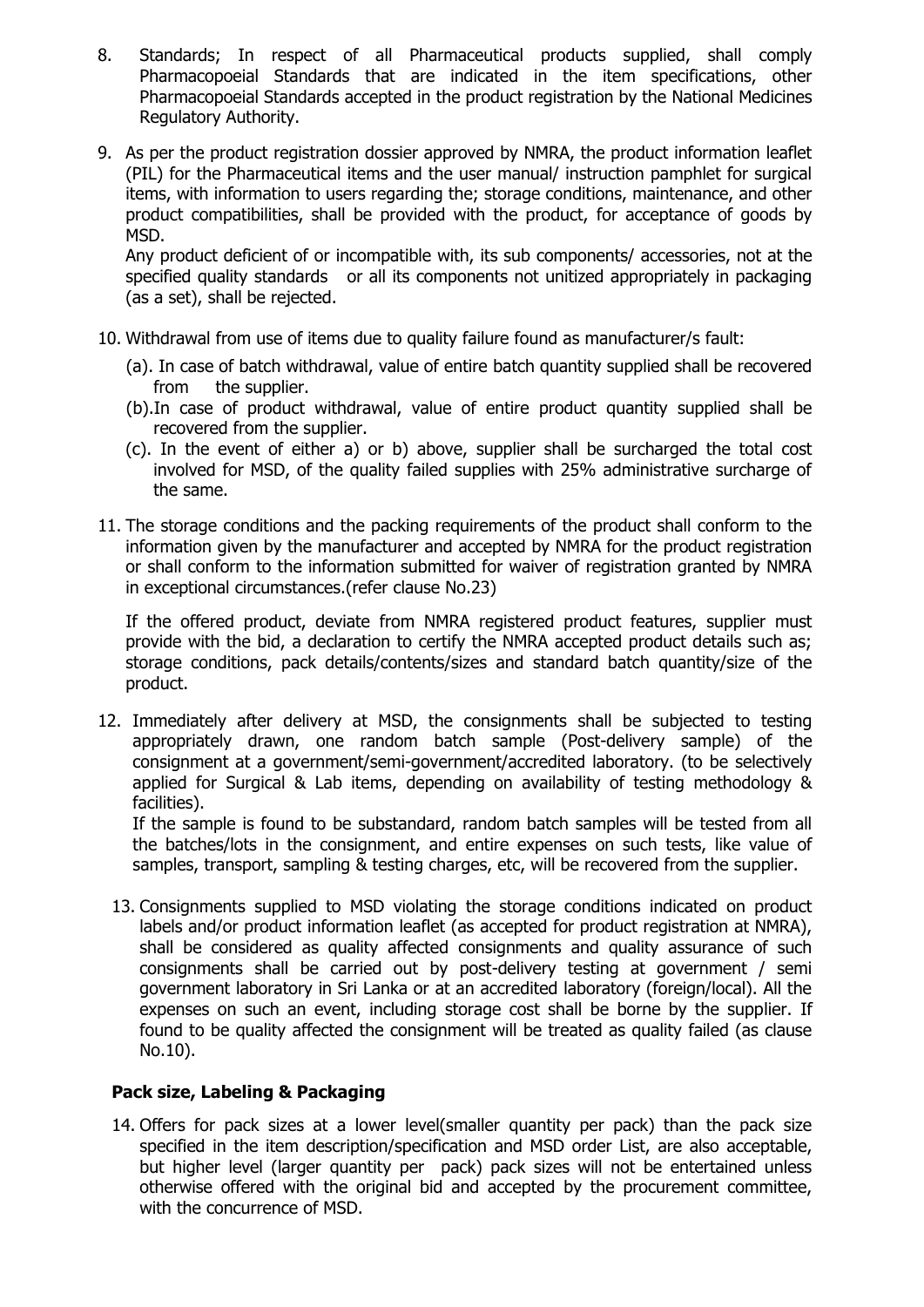- 15. In respect of bulk packs (not applicable for blister/strip packs), "DHS" mark shall be ;
	- (a). embossed or printed in case of tablets
	- (b). printed in case of capsules

Above condition can be waved off, if the quantity in the purchase order is less than 100,000 tablets/capsules, (any exemptions to this condition, is notified in the relevant MSD order list)

16. Each; innermost pack, vial/ampoule, pre-filled syringe or bottle, shall bear the item Description, SR No, Batch No/Lot no., Reference/Catalogue no.(not for pharmaceuticals), Date of Manufacture, Date of Expiry and "STATE LOGO" of Government of Sri Lanka.

It is essential to include and exactly match the dates of Expiry (& date of Manufacture (in any form as 'Year & Month' or 'No Exp.'), in the innermost pack and supplier's invoice.

(Applicability of the innermost pack mentioned in this clause shall be adapted as per the pack specified in the specification.)

- 17. Description of the Item, SR No, Date of Manufacture, Date of Expiry, Batch No, Name and address of manufacturer and "STATE LOGO" of Sri Lanka Government shall be clearly marked on the outer covering of the individual/innermost pack containing the minimum unit of measure, including blister & strip cards and on the outer cover of the carton/box. Any deviations of the Date of Manufacture (DOM)/ Date of Expiry (DOE)declared in the offer shall be approved by MSD and DOM & DOE shall consist of at least the year & month.
- 18. All outer most cartons (shipping packages) shall bear the MSD Purchase Order No, SPC Indent No., SR No, Batch No, and Date of Expiry in size 1.5cm letters / figures in prominently visible manner. This may be printed, stenciled or label properly affixed.
- 19. Batch Number of the product shall be separately Barcoded (in Code 128 or 2D formats) and Barcode shall be printed on the labels at all levels of packing as described below, conforming to the industry standards in Barcode printing and pasting. Format shall be according to Code 128 or 2D standards. Maximum barcode size shall be 5.0cm (length) x 2.5cm (width).
- 20. In case of receiving goods under inappropriate packaging conditions (not in good order), was to be sorted out by MSD to select the items in good order by 100% checking/handling of the consignment, all expenses incurred to MSD in such an event (including demurrage charges, cold stores charges, labor charges etc. or any other charges incurred until goods are ready for acceptance), have to be paid to MSD by the local supplier, before attending to checking the consignment 100%, by MSD.

In respect of SPC imported supplies, if the local agent does not follow suit as above, such extra expenses incurred to MSD shall be recovered from the supplier by SPC and refund to MSD.

### **Storage Conditions & Temperature**

- 21. If the storage temperature & conditions are not specified in the item specification, NMRA accepted product storage conditions, shall conform to Sri Lankan ambient storage conditions in the ranges of 30 °C +/- 2 °C temperature and 75% +/-5% relative humidity. The product storage conditions shall be clearly indicated at all levels of labels/packages/boxes.
- 22. Maintenance of Cold Chain;
	- a. In case of cold storage items, cold chain monitors (temperature recording devices) shall be included for each carton and the cold chain shall be maintained according to the manufacturer's instructions during storage, transport and delivery.
	- b. Supplier shall use suitable prominently visible identification marks of international standard, with appropriate colours and sizes for easy identification of cold cargo. Supplier shall use standardized USB Devices for temperature data logging inside the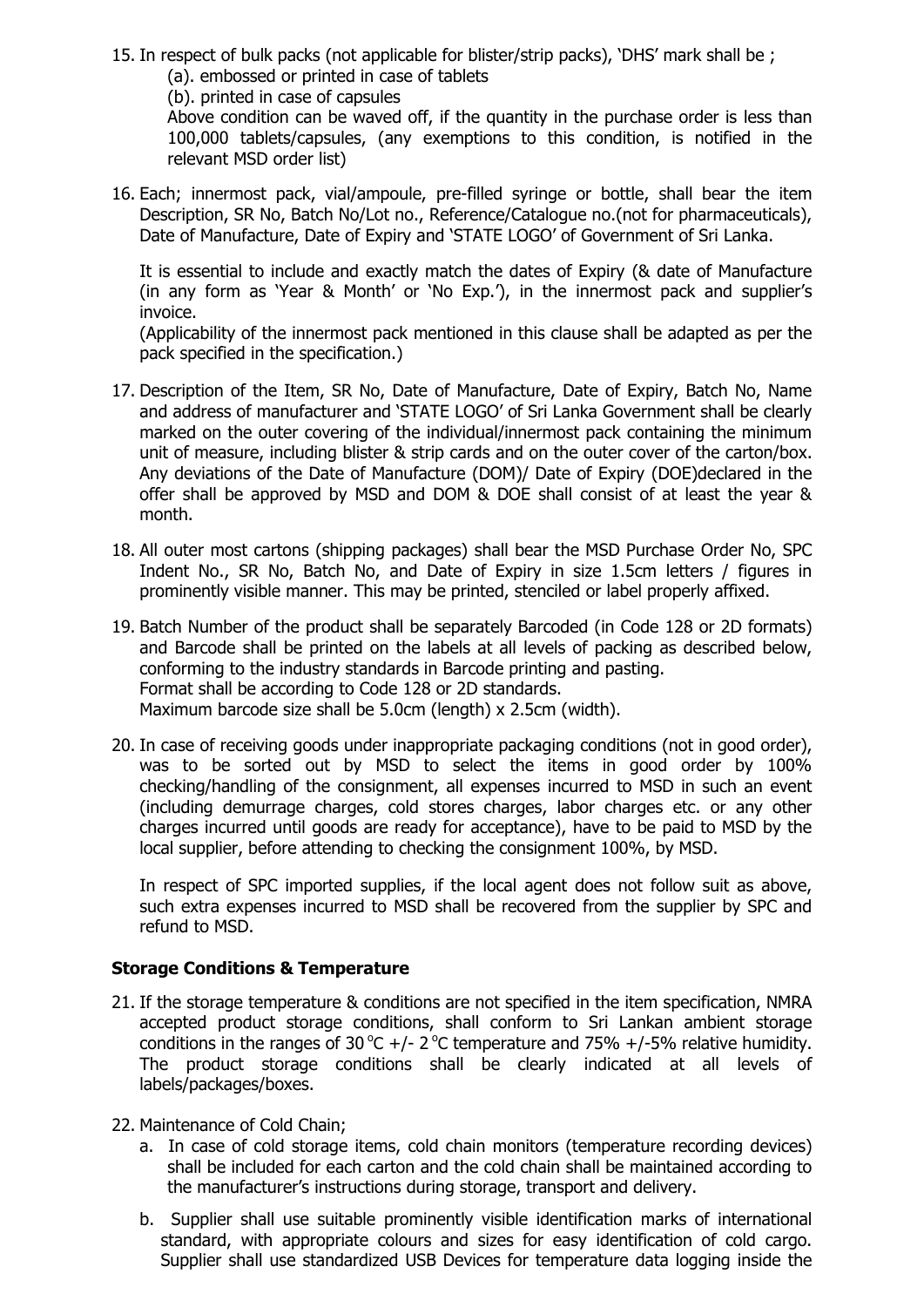packages and shall provide free of charge, data logger readers &/ software (reading apps compatible with Windows-07/latest) to wharf department of SPC in advance, to enable examining the maintenance of cold chain in transit, and before taking over the consignment by MSD.

- c. If the cold chain break is observed at the time of taking over the consignments by MSD, such consignments shall be rejected, indicating the reason on the relevant WDN or copy of the delivery documents. In such an event, the SPC shall arrange necessary cold storage for the consignment until "observed cold chain break" is investigated leading to acceptance / total rejection of consignment and the expenses born by MSD / SPC in arranging the cold storage shall be recovered from the supplier.
- d. The vehicles transporting cold cargo to MSD shall be equipped with temperature monitoring devices and the vehicle shall have NMRA approval for transport of pharmaceuticals.
- e. The suppliers shall dispatch consignments of the items, which require cold chain maintenance, to arrive in Sri Lanka during Monday to Thursday to avoid additional demurrage & storage charges during weekends, during which MSD stores is closed. In case of non-compliance of this condition, any additional expenses incurred to MSD and SPC, to Custom clear/store/receive such consignments shall be recovered from the supplier.
- 23. In respect of the products requiring controlled temperature storage (Eg.  $<$  25 °C, 2-25 °C, 15-20 °C /30 °C, 2-8 °C etc.), supplier shall provide MSD with latest product stability study reports with the invoice of the consignment. (report shall include studies; at 30  $^{\circ}$ C +/- 2 °C & 75% +/- 5% RH for AC stored items and at 25 °C +/- 2 °C & 60% +/- 5% RH for Cold stored items. It shall be a true copy of the latest report submitted to NMRA or a report issued within last 05 years). (refer clause No.11)

#### **Delivery Requirements**

24. All items shall be supplied as per the latest/final delivery schedule, communicated to the supplier, as an amended Indent/PO delivery schedule (if not amended, original schedule in the Indent/PO will apply) mutually agreed between MSD& SPC, at the time of establishing the payment terms (L/C, DP, TT, etc). Any deviation from this agreed delivery schedule shall be treated as a defaulted delivery.

Contravening the above directions, if the delivery schedule is violated by the supplier for no fault of MSD/SPC/MOH and in the event MSD decides to accept any such consignment in full or part thereof, that is delivered after the due delivery date, Condition No. 26 on delayed deliveries, shall be applied.

- 25. All consignments shall be delivered at Medical Supplies Division or an alternate receiving point as directed. However sending consignments to reach Sri Lanka from 15<sup>th</sup> December to 10th January shall be avoided, unless otherwise prior approval has been granted by MSD for such deliveries.
- 26. Defaulted consignments with respect to delivery schedule shall only be considered for acceptance, subject to a penalty imposed for the delay due to suppliers fault, allowing a grace period up to two weeks. Consignments delivered after that grace period shall be considered for acceptance subject to a penalty to the supplier as described below ;
	- (a). A penalty of 0.5% per day of the consignment value, calculated commencing from the 15th day up to 60th day delay from the due delivery date, as per the indent/PO or its? latest amended delivery schedules.
	- (b). When the delay exceeds 60 days purchase order will be considered as automatically cancelled, on defaulted performance. In such a situation, MSD reserve the right to recover liquidated damages or to revoke the cancellation (eg. if payments have been released prior to such a cancellation), and accept the consignment subject to a 25% admin surcharge.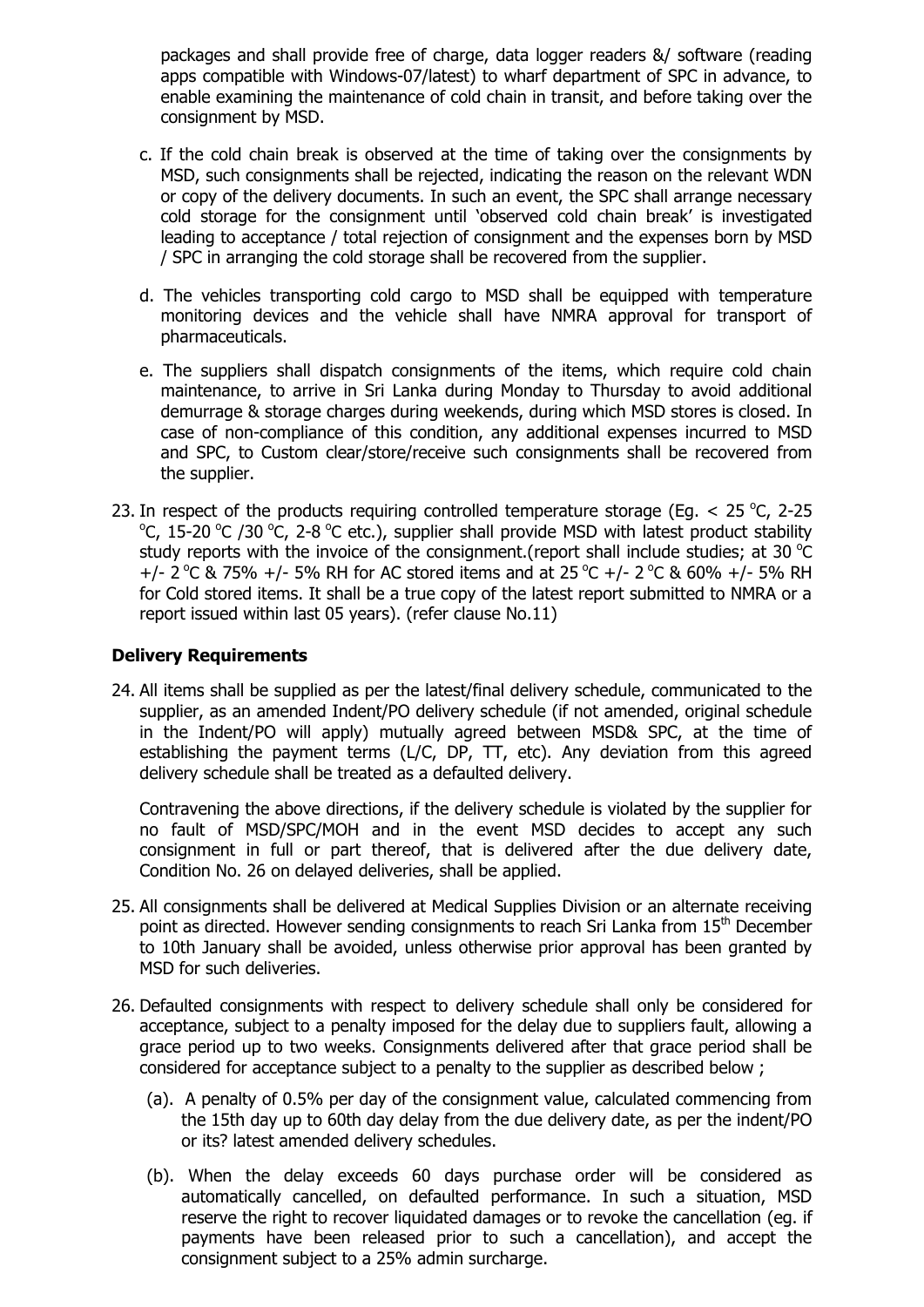27. (i). If any local purchases were to be made by MSD/SPC to ensure continuity of supply (due to noncompliance of Indent/PO/its" amended; delivery schedule); in the ensuing period inclusive of the grace period for delivery from due delivery date, extra expenditure incurred on such local purchases, over the landed cost of relevant SPC main order, shall be recovered from the supplier.

(ii). If a delivery defaulted (violating delivery schedule in the indent/PO) SPC supplier/his local agent, who participate in an urgent local purchase tender of SPC or MSD for the same item, quoting the same product or any similar product, is bound to supply the local purchase order at the landed cost of the defaulted SPC main order. In violations of the same, the cost difference will be set off from the payments to the supplier of the corresponding SPC main order.

28. In respect of local manufacturers/ local suppliers, all deliveries shall be made only on week days excluding public holidays, also allowing adequate time to enable the completion of the receiving process at MSD stores before 3.30 p.m. In the event of failure to meet this deadline due to supplier/s fault (eg. In delivery; time, product, document, etc.) goods shall be accepted on the following working day, such date shall be counted for working out penalties as per No. 26 (regarding defaulted consignment) of the conditions of supply.

As an alternative, supplier can request MSD to take over the consignment on the same day, subject to settling all adl. expenses (i.e. staff OT, forklift charge, etc.) of MSD, by the supplier.

- 29. The extension of L/C's overstepping delivery schedules in the Indent/PO/its' amendments, shall not in any way affect the recovery of late delivery charges, as per Condition No. 26 (regarding defaulted consignments) and any other direct or indirect additional costs/liquidated damages, relating/consequent to extension of L/C.
- 30. When adequate storage space is not available at MSD, to accept a delivery defaulted consignment (deviating from the delivery schedule in the Indent/PO/its" amendments) under the condition No. 26, any additional expenses caused to MSD or SPC in arranging temporary external storage and other expenses (eg. demurrage, detention, container storage, re-handling cum transport, etc.) shall be borne by the supplier.

### **Documents & Information**

- 31. MSD Order No, Item Description, SR No, Batch No., Date of Manufacture, Date of Expiry and product Storage Condition, shall be indicated in all Supply Invoices and detailed Packing Lists.
- 32. One of the tender samples of the selected bid shall be forwarded to MSD, for using as a reference sample (can make it; a part of the last consignment or a returnable to supplier) for checking the conformity of the consignments received under the indent/PO.(applicable for all surgical items and regular category of laboratory items, when specified in respective order lists).

The artwork of the; specimen labels, minimum pack and outer most box/shipper carton, that satisfies the above mentioned labeling conditions, shall also be provided before signing the contract with the performance bond.

- 33. The supplier shall submit all shipping documents to (Including Bills of Lading / Draft Air Way Bills etc.) SPC Imports department and MSD by e-mail (follow instructions in website www.msd.gov.lk ), at least 03 days before the Expected Time of Arrival (ETA) of sea freighted consignments & 02 days before the ETA of Air freighted consignments.
- 34. After releasing the Indent/PO or establishing L/C, the latest logistical position of manufacturing & supply on the Indent/PO, shall be updated biweekly through e-mails to SPC with a copy to MSD by the supplier.( follow instructions in the website www.msd.gov.lk)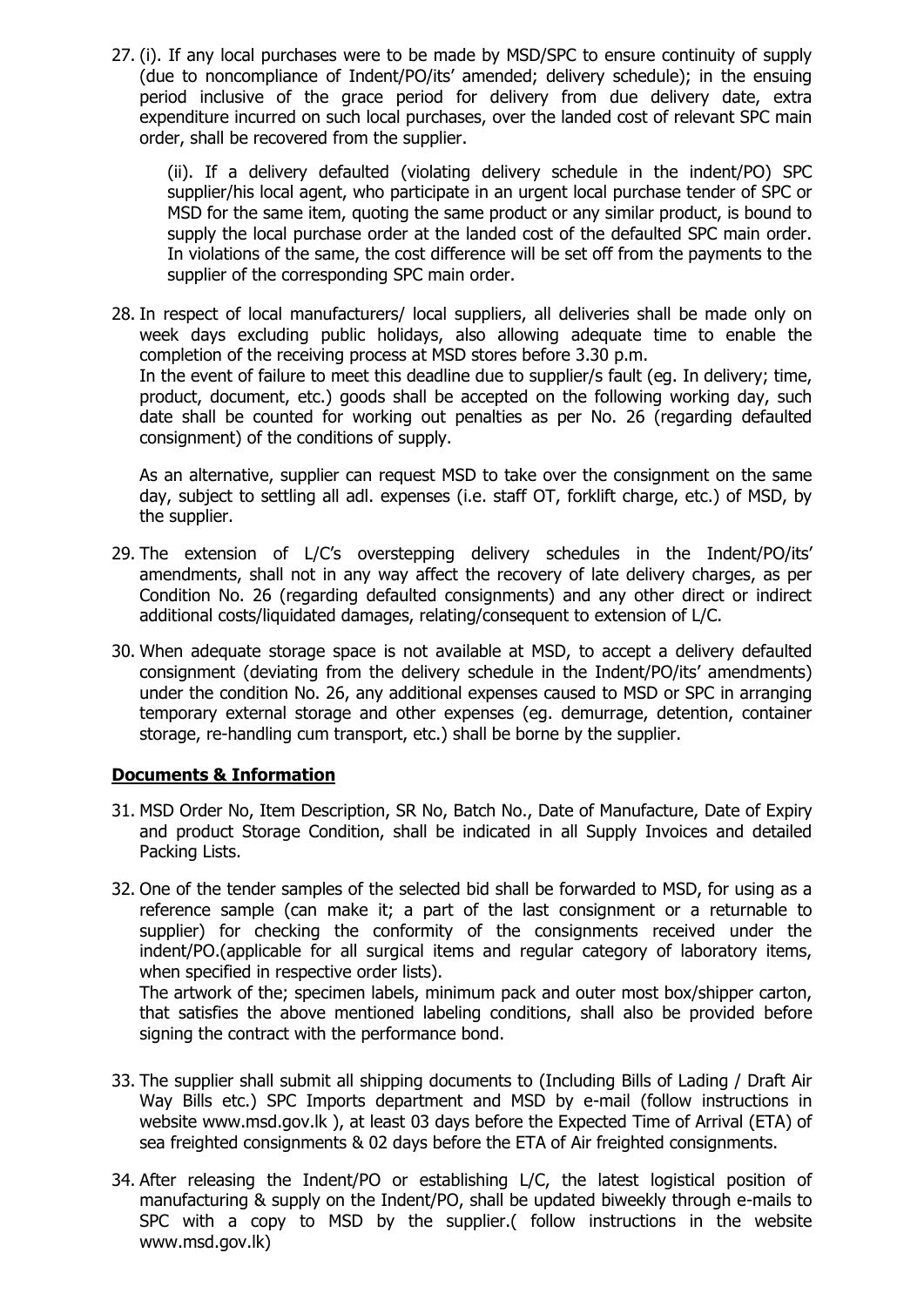If it is not complied or the information so provided are found to be incomplete/false, the grace period (for supply delays) mentioned in the clause 26 will not be applicable.

#### **Common conditions**

- 35. In addition to the general conditions of supply given herein, item/order-list specific amendments, exclusions or additions to the same, stated in the covering letter of the order list and any other relevant conditions as per the tender document issued by SPC, are also applicable. The order/item specific; new conditions or amendments to General Order Conditions, will be included in the order list itself and as a remark entry in the MSMIS order records.
- 36. Administrative surcharge of 25%(on the value of goods), will be applied for tender condition violations that cause deficiencies in supply with respect to; quality, standards & specifications, short packing & short supply or delayed delivery as per the cabinet decision. (eg. As in conditions No. 07,05,09,12)

Abbreviations : NMRA ; National Medicines Regulatory Authority/Sri Lanka, SPC ; State Pharmaceuticals Corporation, MSD; Medical Supplies Division/Ministry of Health-Sri Lanka.

#### **(b) Part B**

Note : SOCs are used, when it is really necessary to enable, item/order list specific deviations from the GOC clauses that are applicable to all or selected items in the order list concerned and in which case the relevant order list No. & S.R. No.s, shall be indicated separately against each clause of SOC, with the counter signature of Director (MSD) to make it effective.

#### **Special Conditions for Bidding :**

- 1. Offers should be accompanied with the valid registration certificate (Notary Certified) issued by the National Medicines Regulatory Authority in Sri Lanka formerly Cosmetic Devices and Drugs Authority.
- 2. Offered item should bear our SR number.
- 3. If awarded supplier is unable to adhere to the delivery schedule due to no fault of the SPC/Ministry would result in the supplier being surcharge 0.5% of total bid amount per day from the due delivery date.
- 4. **Foreign offers should be on C & F (CPT/CFR) Colombo basis. FOB offers are not acceptable. If offers are received on Import & Supply basis from local suppliers, those offers should be in LKR. All local suppliers/manufacturers should quote in LKR for the total delivery price to MSD stores.**

**Comparison of foreign offer and local offer made on Imports & Supply basis will be compared as follows.**

**Local offers which are for Import & Supply basis will be divided by a hypothetical value for comparison of offers against C & F value based on the HS Code of the item as determined by SPC.**

- **5. Fax/E-mail offers directly sent to State Pharmaceuticals Corporation are not acceptable. Tenderers are requested to draw their attention to the clause "Submission of Tenders" of the tender document in this regard.**
- 6. If the shipment is being effected on FCL basis both FOB and Freight charges should be quoted separately against each item in addition to quoted C & F price. The volume of the total quantity of each item should be given in cubic meters ( $m<sup>3</sup>$ ).
- 7. Representative samples in respect of items offered should be submitted to reach SPC on or before the **closing time on the closing date** of tender and acknowledgement receipt to be obtained from Administration Department of SPC. **Sufficient quantity of Samples should be forwarded for evaluation**